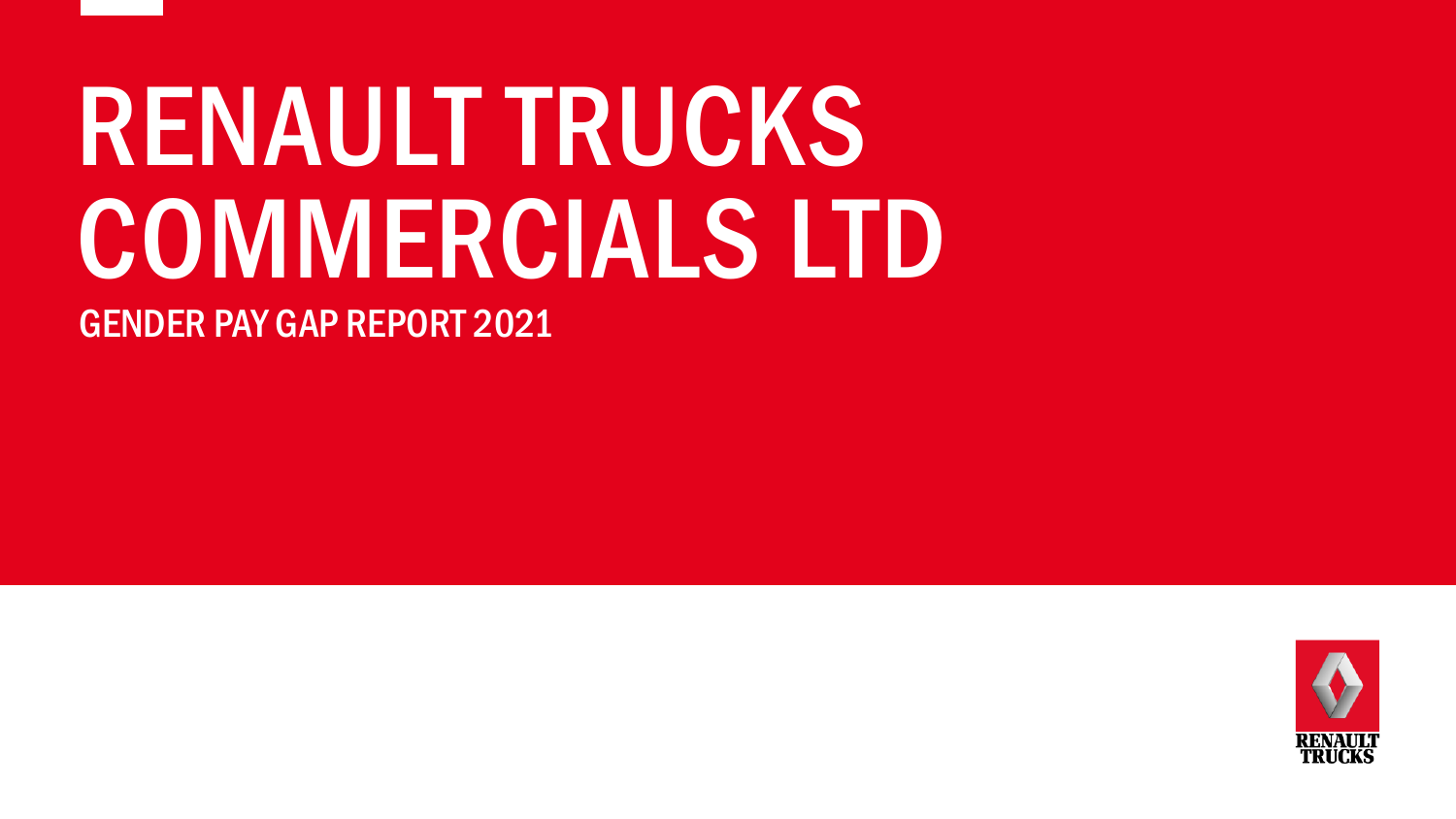## March 2022



#### BACKGROUND

THE UK GOVERNMENT INTRODUCED A REQUIREMENT FOR ALL BUSINESSES WITH 250 OR MORE EMPLOYEES TO PUBLISH ANNUALLY UPDATED INFORMATION ABOUT THEIR GENDER PAY GAP. THIS IS THE FIFTH SET OF DATA TO BE PUBLISHED AND RELATES TO PAY RECEIVED BY EMPLOYEES IN APRIL 2021, WITH BONUS INFORMATION RELATING TO THE PERIOD APRIL 2020 – MARCH 2021.

IT SHOULD BE NOTED THAT THE GENDER PAY GAP IS NOT ABOUT EQUAL PAY. THE GENDER PAY GAP CALCULATION TAKES THE AVERAGE HOURLY RATE FOR ALL WOMEN ACROSS THE ORGANISATION AND COMPARES IT TO THE AVERAGE HOURLY RATE FOR ALL MEN ACROSS THE ORGANISATION, WHEREAS EQUAL PAY IS ABOUT ENSURING MEN AND WOMEN DOING THE SAME JOB ARE PAID AT EQUIVALENT RATES. WHERE AN ORGANISATION HAS A GENDER PAY GAP THIS DOES NOT SHOW THAT MEN AND WOMEN ARE PAID DIFFERENTLY FOR CARRYING OUT SIMILAR ROLES, HOWEVER IT CAN INDICATE THAT THERE ARE MORE MEN IN SENIOR ROLES THAN WOMEN.

ACCORDING TO OFFICE OF NATIONAL STATISTICS FIGURES FOR 2020, THE MEDIAN GENDER PAY GAP ACROSS THE WHOLE OF THE UK AMONGST ALL EMPLOYEES WAS 15.4%. THIS MEANS THAT RTC LTD'S GENDER PAY GAP IS SLIGHTLY BEHIND UK INDUSTRY AS A WHOLE AND MORE CAN BE DONE.

- 
- THE DATA USES THE FOLLOWING MEASURES:<br>• MEAN THE AVERAGE OF THE TOTAL NUMBER<br>• MEDIAN THE MIDDLE NUMBER IN THE COMPLETE SEQUENCE OF PAY DATA<br>• QUARTILE THE DISTRIBUTION OF THE DATA INTO FOUR GROUPS, INCLUDING THE
- LOWEST AND HIGHEST 25%.



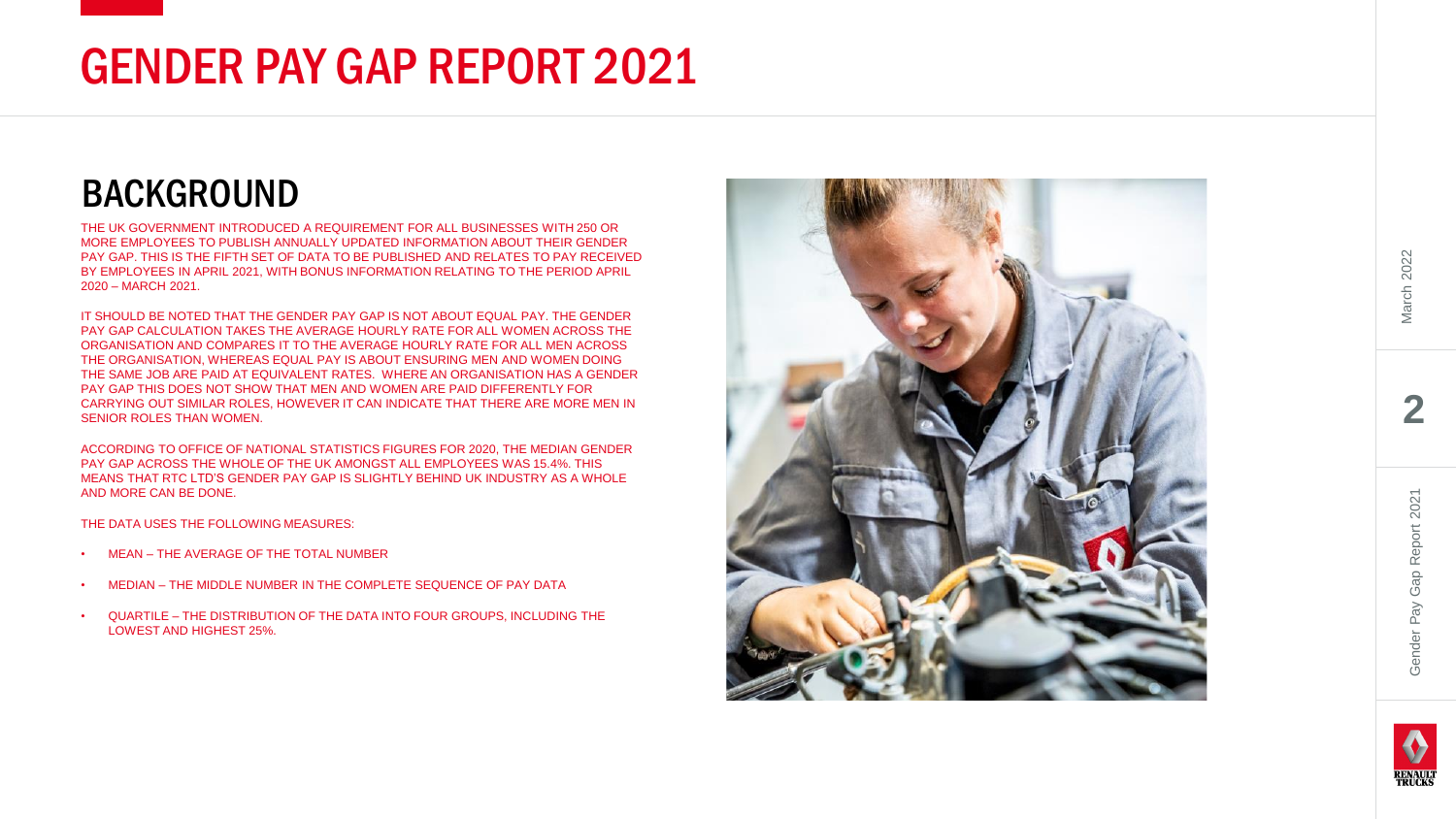GENDER PAY GAP REPORT 2021

GENDER PAY GAP







March 2022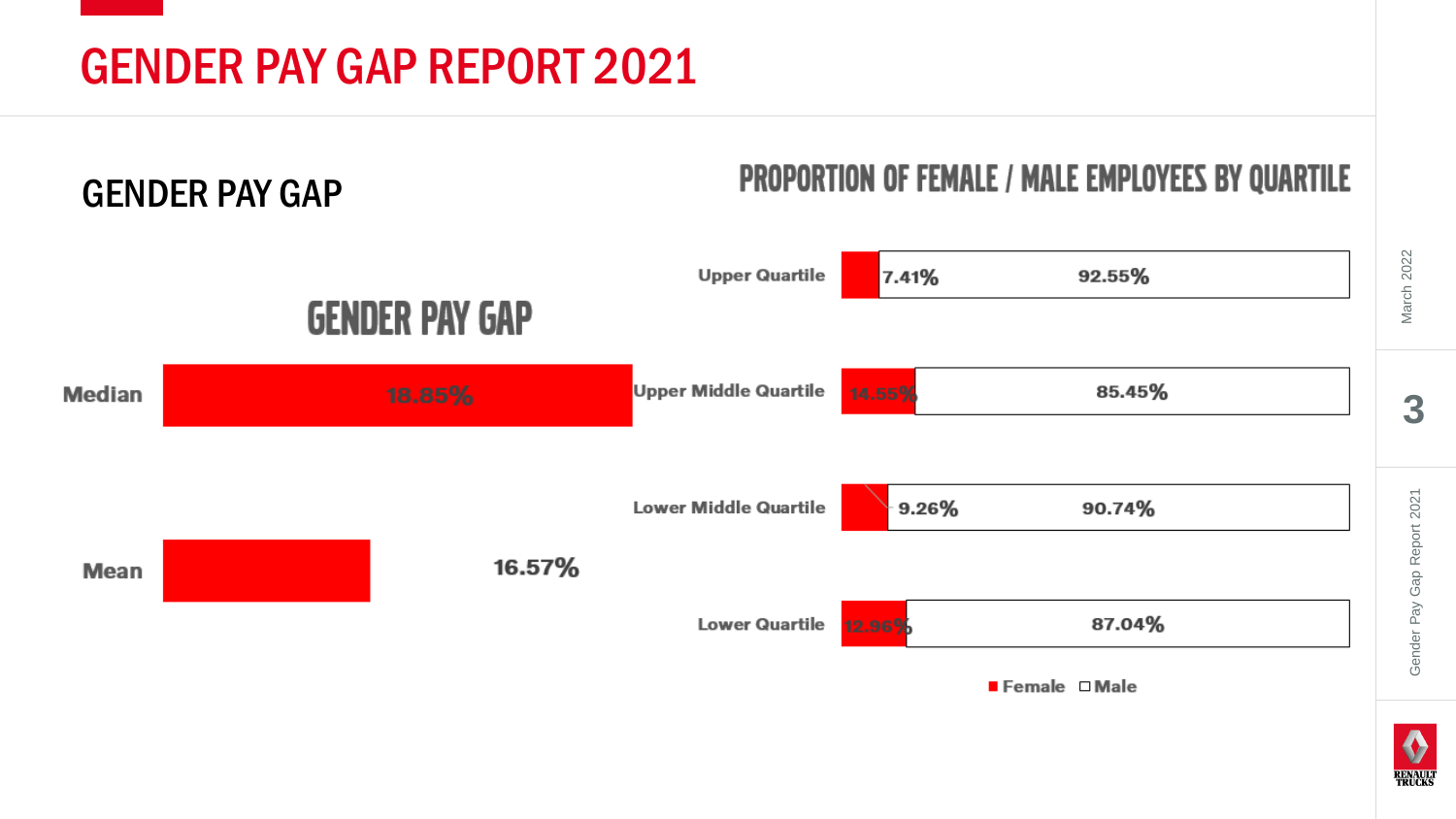### GENDER PAY GAP REPORT 2021



March 2022

 $\overline{\mathbf{4}}$ 

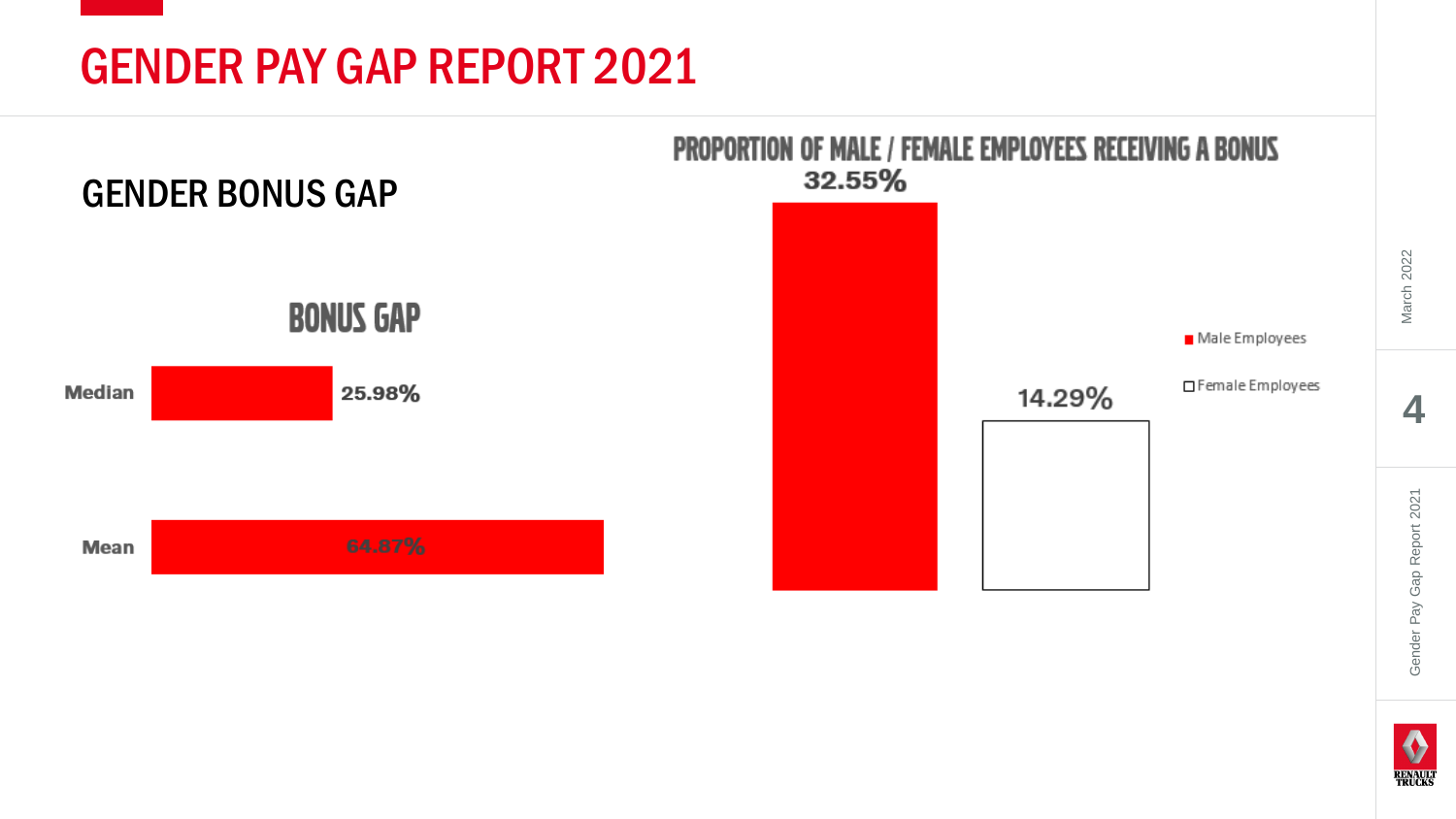### March 2022



#### UNDERSTANDING RENAULTTRUCKS COMMERCIALS LTD'S GENDER PAY GAP

THE GENDER PAY GAP CAN BE INFLUENCED BY A RANGE OF SOCIO - ECONOMIC FACTORS – FOR EXAMPLE WOMEN RETURNING TO WORK PART -TIME FOLLOWING CAREER BREAKS FOR CHILDCARE REASONS.

THE SECTOR IN WHICH RTC LTD OPERATES HAS TRADITIONALLY SUFFERED FROM AN INABILITY TO ATTRACT FEMALE EMPLOYEES, AND THE RATIO OF MALE TO FEMALE EMPLOYEES ACROSS RTC LTD IS 89% MALE: 11% FEMALE. THIS IS AN ISSUE FOR MOST ENGINEERING EMPLOYERS, AND RTC LTD'S MEDIAN GENDER PAY GAP OF 18.85% IS SLIGHTLY BEHIND THE FIGURE REPORTED BY THE OFFICE OF NATIONAL STATISTICS FOR THE WHOLE UK ECONOMY. HOWEVER, RTC LTD RECOGNISES THAT MORE PROGRESS IS STILL REQUIRED. OUR SENIOR ROLES ARE MORE LIKELY TO BE OCCUPIED BY MALES, WHILST ROLES IN OUR TRUCK CENTRES ARE ALSO MORE LIKELY TO BE OCCUPIED BY MEN.

THE BONUS PAY GAP FIGURE IS DISTORTED BY THE HIGH NUMBER OF MALES IN SENIOR ROLES, AS EVIDENCED BY THE QUARTILE FIGURES, WHICH SHOW THAT APPROXIMATELY ALMOST 90% OF RTC'S MOST HIGHLY PAID EMPLOYEES ARE MALE.



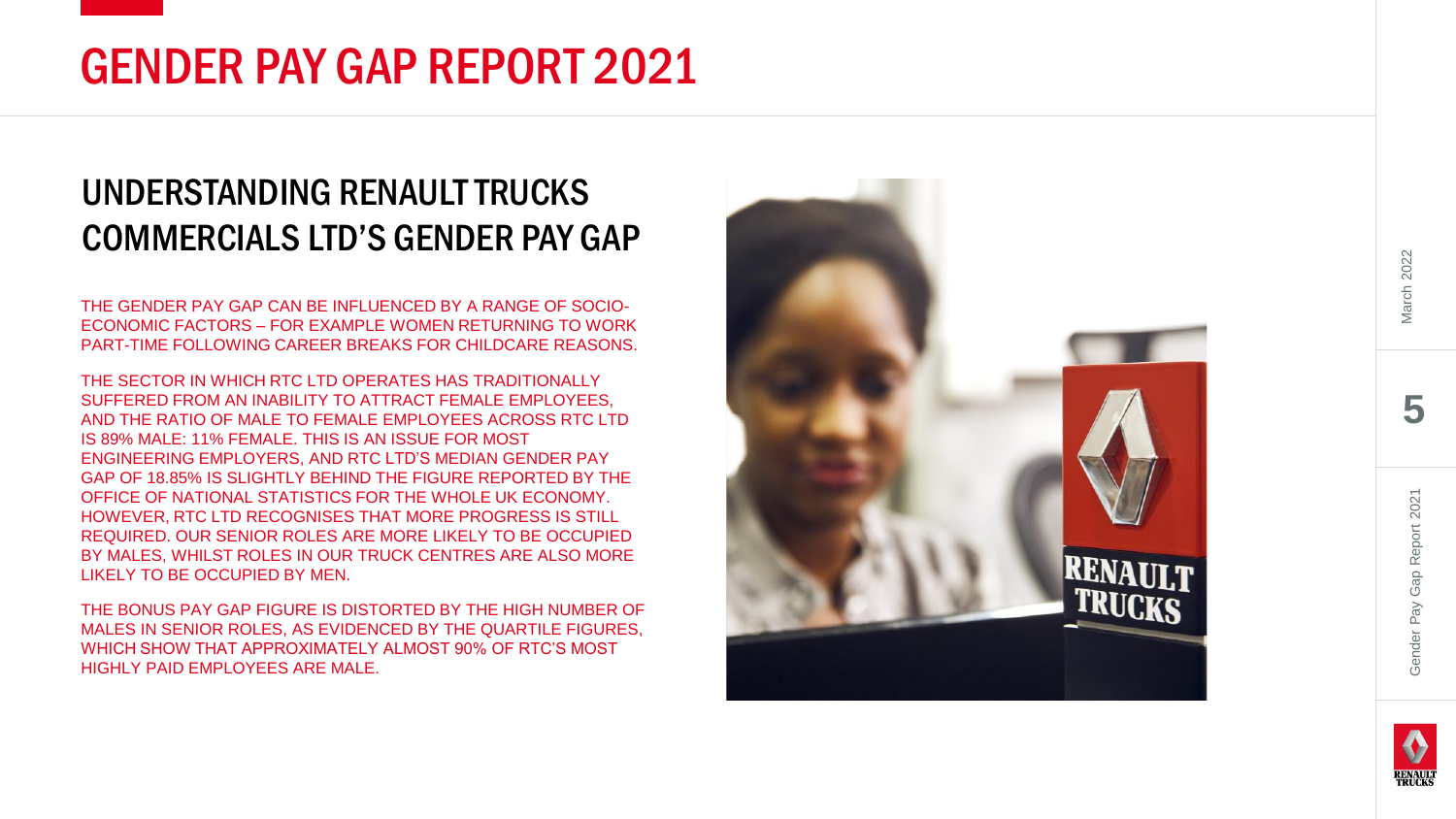6



### WHAT IS RENAULT TRUCKS COMMERCIALS LTD LTD DOING?

RTC LTD IS PART OF THE GLOBAL VOLVO GROUP OF COMPANIES, AND AS SUCH, WE RECOGNISE THAT A DIVERSE WORKFORCE IS A KEY DRIVER FOR SUCCESS. WE ARE COMMITTED TO BEING AN EQUAL OPPORTUNITIES EMPLOYER. WE TAKE A PROACTIVE STANCE ON DIVERSITY AND, WHILST ATTRACTING AND RETAINING FEMALE EMPLOYEES IS A CHALLENGE FOR THE WHOLE OF THE ENGINEERING SECTOR, RTC LTD HAS BEEN WORKING TO IMPROVE OUR POSITION.

WE CONTINUE TO WORK WITH COLLEGES TO BUILD A FEMALE APPRENTICE NETWORK WITH OTHER EMPLOYERS TO HELP SUPPORT OUR APPRENTICES. WE ALSO ENSURE THAT WE ARE SHOWING THAT ENGINEERING ISN'T JUST A JOB FOR MEN WHEN WE ATTEND NATIONAL SKILLS SHOWS OR CARRY OUT APPRENTICE **PRESENTATIONS** 

RECRUITMENT IS AN AREA WHERE WE KNOW WE ARE ABLE TO MAKE A DIFFERENCE IN FEMALE REPRESENTATION IN THE WORKFORCE. VOLVO GROUP GLOBALLY HAS A DIRECTIVE TO ENSURE THAT ALL RECRUITMENT PANELS HAVE AT LEAST ONE FEMALE, WHO IS TAKING AN ACTIVE PART IN THE DECISION -MAKING PROCESS. WE TRY TO USE NON -GENDER SPECIFIC VOCABULARY IN RECRUITMENT ADVERTISING, UTILISING TOOLS TO ENSURE THAT "MASCULINE" LANGUAGE IS REVIEWED AND AMENDED WHERE APPROPRIATE.



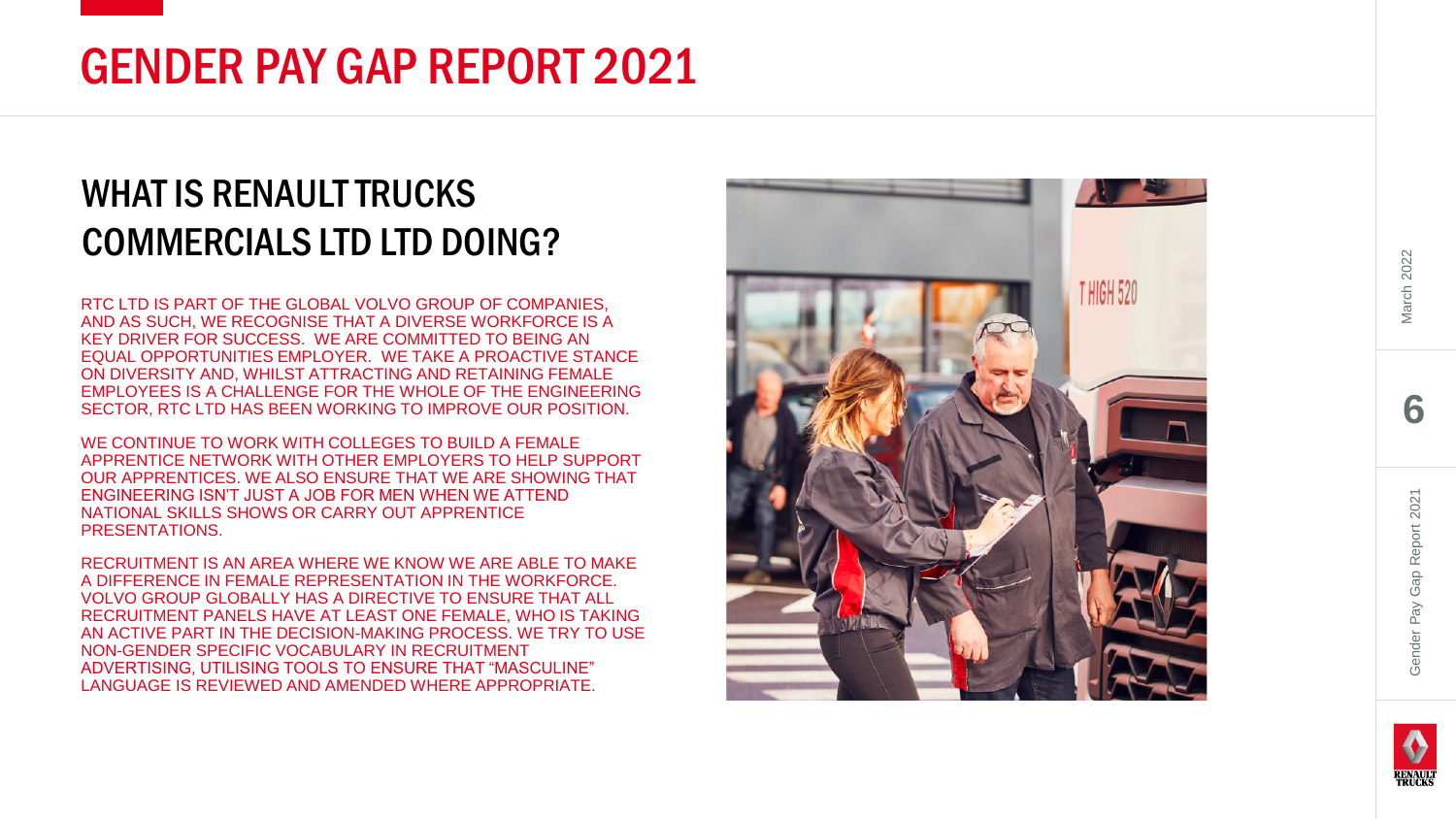

### WHAT IS RENAULT TRUCKS COMMERCIALS LTD LTD DOING?

SUPPORT IS PROVIDED TO MANAGERS THROUGHOUT THE RECRUITMENT AND INTERVIEW PROCESS TO ENSURE A FAIR, NON - DISCRIMINATORY AND GENDER-NEUTRAL APPROACH TO<br>APPOINTMENTS, BOTH INTERNAL AND EXTERNAL. PRIOR TO BEGINNING THE RECRUITMENT PROCESS MANAGERS ARE PROVIDED WITH MATERIAL TO HELP THEM UNDERSTAND AND CHALLENGE THEIR OWN UNCONSCIOUS BIASES.

RTC LTD HAS ALSO BEEN PART OF INTERNAL CAREERS FAIRS, ENCOURAGING INDIVIDUALS ACROSS THE DIFFERENT VOLVO GROUP OF COMPANIES TO APPLY FOR ROLES IN DIFFERENT PARTS OF THE ORGANISATION; INCLUDING EXAMPLES OF WOMEN AT ALL LEVELS SHARING THEIR CAREER STORY TO ENCOURAGE AND INSPIRE OTHERS.

I CONFIRM THE DATA TO BE ACCURATE

CARLOS RODRIGUES

MANAGING DIRECTOR

RENAULT TRUCKS, UK & IRELAND